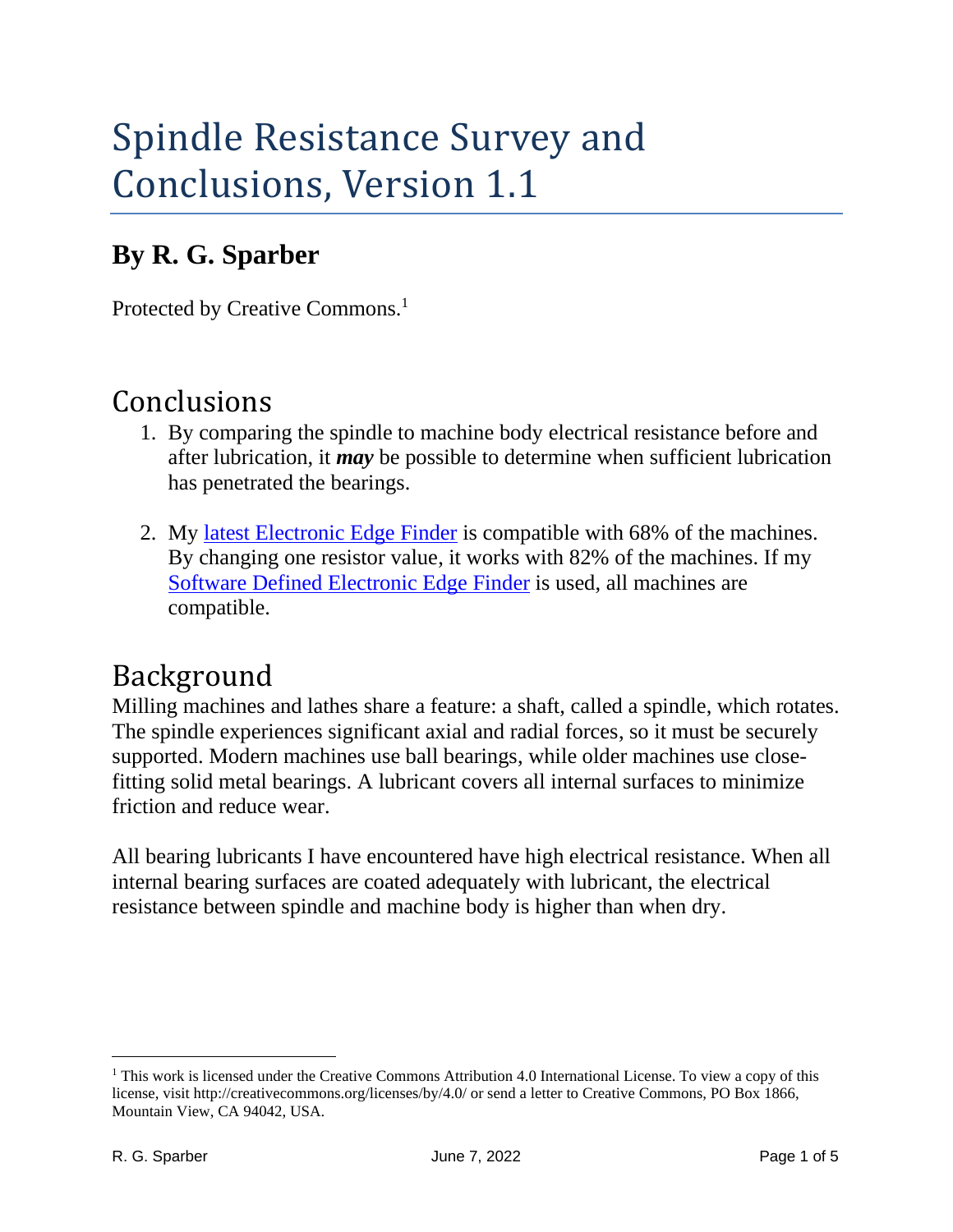A common ohmmeter can measure the resistance between the spindle and machine body to assess how well the lubricant covers the bearings. If "large," all is well. If "small," we know there is a problem, but the exact location is unknown.

My primary motivation for this study was to learn how many machines can use my newest [Electronic Edge Finder.](https://rick.sparber.org/SimpEEF.pdf) As this study unfolded, I saw the potential as a diagnostic tool for bearings and lubrication.

### Results

82% of the machines measured at least ½ ohm, while 68% measured at least 1 ohm.

Newer ball bearings tend to have a higher electrical resistance than older ones.

I have one case involving a lathe with solid metal bearings. It behaves the opposite of ball bearings.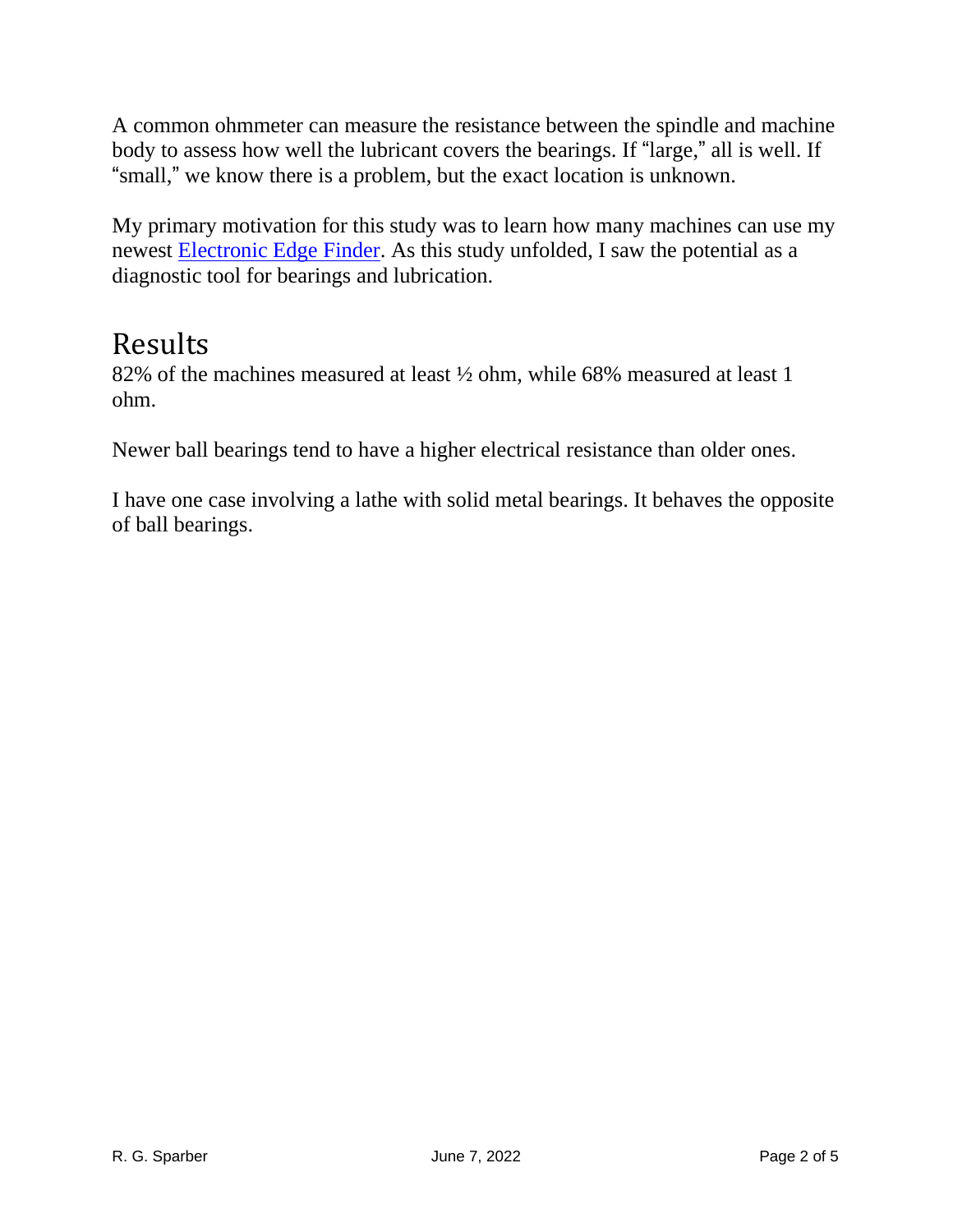## The Testing Procedure

This procedure evolved as data was collected, so not all data sets are complete. However, all of the data has proven to be invaluable.

Common ohmmeters have two test probes. These probes have resistance which adds to the resistance under test. We can trust the reading if the resistance under test is much larger than the probe resistance. If not, we can first measure the probe resistance and subtract it from the subsequent test reading.

#### **Equipment**

The ohmmeter must be able to measure tenths of an ohm.

#### **Procedure**

- 1. Record the make and model of the machine.
- 2. Set the ohmmeter to the most sensitive scale.
- 3. Touch both probes to the machine's body and record this value.
- 4. Move one probe to the spindle, so the meter measures between the spindle and machine body.
- 5. Subtract the reading in step 2 from this reading and record the result.
- 6. By hand, rotate the spindle about 5 degrees.
- 7. Take a second measurement and subtract the reading in step 2 from this reading. Record the result.
- 8. Remove the probes and run the machine for a few seconds.
- 9. Repeat steps  $1 4$ .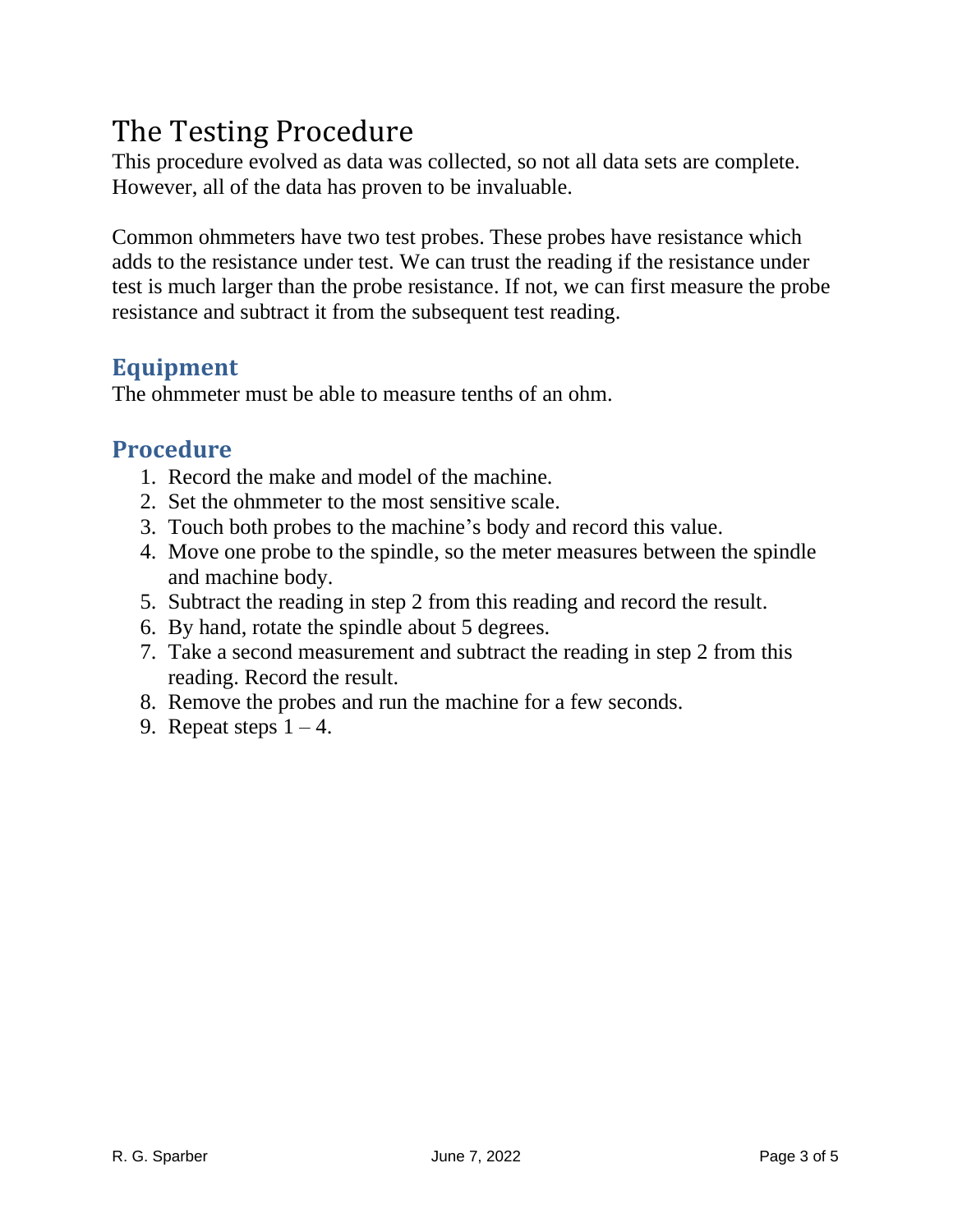### Data

| <b>Machine</b>                                                                   | <b>First reading</b> | <b>After small</b>    | <b>Notes</b>                                                                                                       | source              |
|----------------------------------------------------------------------------------|----------------------|-----------------------|--------------------------------------------------------------------------------------------------------------------|---------------------|
| Standard Modern 11" (Manual Lathe)                                               | $0.66$ ohms          | rotation<br>1.31 ohms |                                                                                                                    | nova robotics       |
| Hardinge VMC600ii (CNC 3 axis mill)                                              | $0.97$ ohms          | 80 ohms               |                                                                                                                    | nova_robotics       |
| Chiron FZ 08 KS Magnum (CNC 5/7 axis                                             | 10k                  | over 300k             |                                                                                                                    |                     |
| VMC)                                                                             |                      |                       |                                                                                                                    | nova_robotics       |
| Craftex CX600 (Small Manual Mill)                                                | 0.09                 | $1.2 \text{ ohms}$    |                                                                                                                    | nova_robotics       |
| <b>Shark HD520 (CNC Router Table)</b>                                            | open circuit         | open circuit          |                                                                                                                    | nova_robotics       |
| Atlas 12" late 60's to early 70's WELL<br>WORN had been in a production facility | .4 ohms              | 7.7 ohms              | High and low<br>readings were<br>repeatable at the<br>same places on<br>the chuck after<br>several<br>revolutions. | odd one             |
| Smithy Midas 1220XL probably less that 2<br>hours on machine                     | $0.4 \text{ ohms}$   | $0.7 \text{ ohms}$    |                                                                                                                    | odd one             |
| Lathe (AI, dutch brand, ca 1960)                                                 | $0.5$ ohms           | no data               |                                                                                                                    | Carnel              |
| drill-mill: (HBM, dutch version of Harbour<br>Freight, ca 2000)                  | $0.4$ ohms           | no data               |                                                                                                                    | Carnel              |
| SB Heavy 10                                                                      | $0.5$ ohms           | 0.4 Ohms              | Uses tapered<br>roller                                                                                             | brianr47            |
| Myford ML7 with plain white metal bearing<br>and unused for 5 days (dry)         | 6 ohms               | 3.3 Ohms              |                                                                                                                    | <b>Hans Pearson</b> |
| Myford ML7 with plain white metal bearing<br>and unused for 5 days (lubricated)  | $2.5 \text{ ohms}$   | no data               |                                                                                                                    | <b>Hans Pearson</b> |
| 1952 Logan 920. It does have ball bearings.                                      | $0.9$ ohms           | $0.9$ ohms            |                                                                                                                    | <b>DSTP</b>         |
| LaBlond 17 inch lathe (dry)                                                      | $0.6 \text{ ohms}$   | $0.6$ ohms            |                                                                                                                    | <b>Frank S</b>      |
| LaBlond 17 inch lathe (lubricated)                                               | $8.2 \text{ ohms}$   | no data               |                                                                                                                    | <b>Frank S</b>      |
| Emco Unimat SL                                                                   | 29 ohms              | 35 ohms               |                                                                                                                    | Andre               |
| Korean?? lathe                                                                   | 15 ohms              | 17 ohms               |                                                                                                                    | Andre               |
| milling head for above lathe                                                     | 40 ohms              | 7 ohms                |                                                                                                                    | Andre               |
| Harrison L5A                                                                     | 3.8 ohms             | $1.8 \text{ ohms}$    |                                                                                                                    | Andre               |
| Logan model 1957 11" lathe                                                       | $0.3$ ohms           | no data               |                                                                                                                    | rebuilder1954       |
| Washington RF-25 pattern mill/drill                                              | .8 ohms              | 1.3 ohms              |                                                                                                                    | rebuilder1954       |
| Grizzley X6320A bought about 1975                                                | 14.2 ohms            | 5.6 to 14.6 ohms      |                                                                                                                    | Gary                |

#### Comments

- I see a lot of variation between machines. A small range of resistances may indicate adequate lubrication for a given machine.
- The two CNC machines have very high resistance. They might be using ceramic ball bearings.
- The LaBlond 17 inch lathe was tested dry and lubricated with expected results. The Myford, which employs solid bearings, seems to behave opposite, but I can't be sure because the second number is missing.